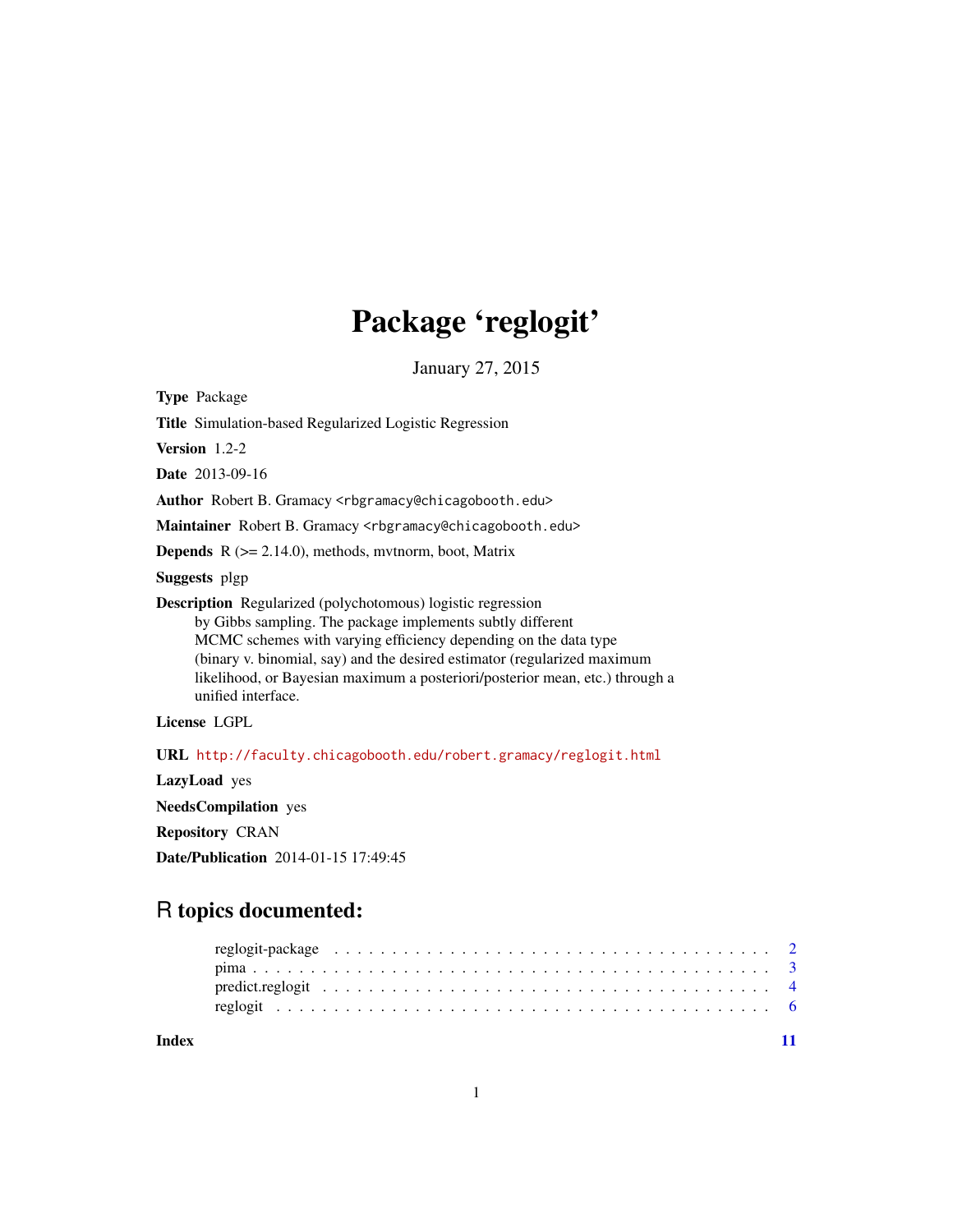<span id="page-1-0"></span>

## Description

Regularized (polychotomous) logistic regression by Gibbs sampling. The package implements subtly different MCMC schemes with varying efficiency depending on the data type (binary v. binomial, say) and the desired estimator (regularized maximum likelihood, or Bayesian maximum a posteriori/posterior mean, etc.) through a unified interface.

## Details

| Package:  | reglogit   |
|-----------|------------|
| Type:     | Package    |
| Version:  | 1.0        |
| Date:     | 2011-08-05 |
| License:  | LGPL       |
| LazyLoad: | yes        |

See the documentation for the [reglogit](#page-5-1) function

## Author(s)

Robert B. Gramacy <rbgramacy@chicagobooth.edu>

Maintainer: Robert B. Gramacy <rbgramacy@chicagobooth.edu>

#### References

R.B. Gramacy, N.G. Polson. "Simulation-based regularized logistic regression". (2010); arXiv:1005.3430; <http://arxiv.org/abs/1005.3430>

## See Also

[reglogit](#page-5-1), [blasso](#page-0-0) and [regress](#page-0-0)

## Examples

## see the help file for the reglogit function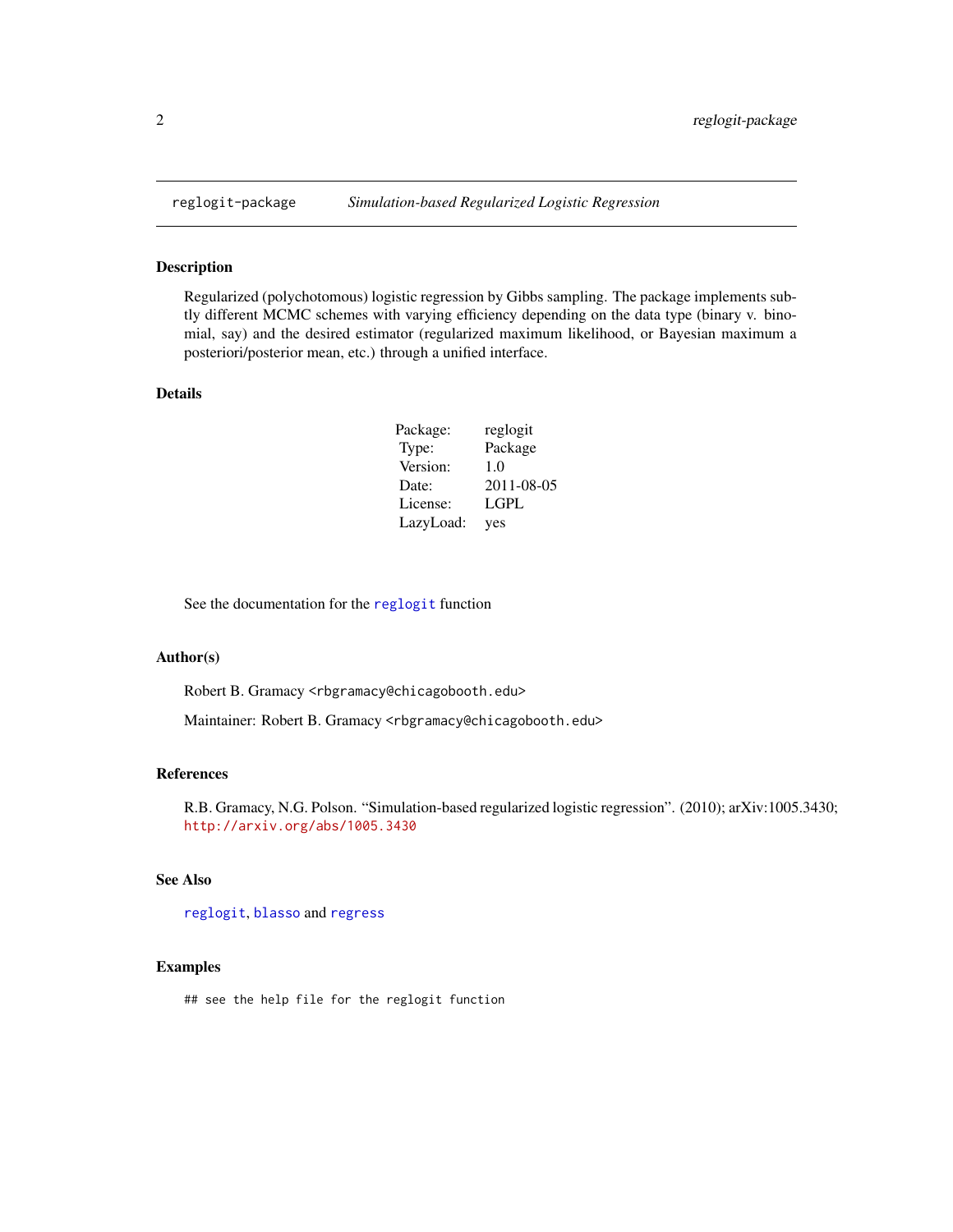<span id="page-2-0"></span>

#### Description

A population of women who were at least 21 years old, of Pima Indian heritage and living near Phoenix, Arizona, was tested for diabetes according to World Health Organization criteria. The data were collected by the US National Institute of Diabetes and Digestive and Kidney Diseases.

#### Usage

data(pima)

## Format

A data frame with 768 observations on the following 9 variables.

npreg number of pregnancies glu plasma glucose concentration in an oral glucose tolerance test bp diastolic blood pressure (mm Hg) skin tricepts skin fold thickness (mm) serum 2-hour serum insulin (mu U/ml) bmi mody mass index (weight in kg/(height in m) $\binom{1}{2}$ ped diabetes pedigree function age age in years y classification label: 1 for diabetic

## Source

Smith, J. W., Everhart, J. E., Dickson, W. C., Knowler, W. C. and Johannes, R. S. (1988) *Using the ADAP learning algorithm to forecast the onset of diabetes mellitus. In Proceedings of the Symposium on Computer Applications in Medical Care (Washington, 1988)*, ed. R. A. Greenes, pp. 261-265. Los Alamitos, CA: IEEE Computer Society Press.

Ripley, B.D. (1996) *Pattern Recognition and Neural Networks.* Cambridge: Cambridge University Press.

UCI Machine Learning Repository <http://archive.ics.uci.edu/ml/datasets/Pima+Indians+Diabetes>

## Examples

```
data(pima)
## see reglogit documentation for an example using this data
```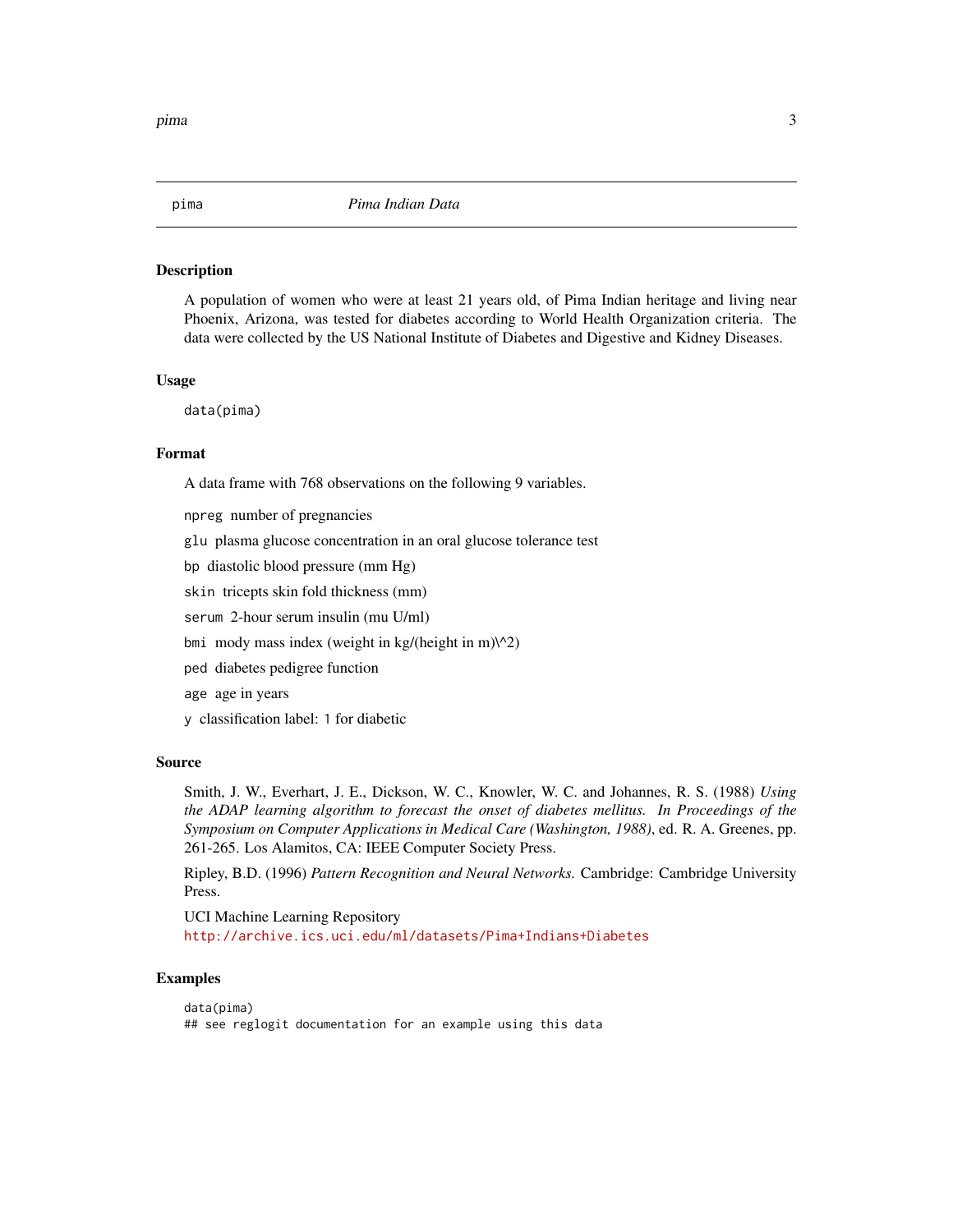<span id="page-3-2"></span><span id="page-3-0"></span>

#### <span id="page-3-1"></span>Description

Sampling from the posterior predictive distribution of a regularized (multinomial) logistic regression fit, including entropy information for variability assessment

#### Usage

```
## S3 method for class 'reglogit'
predict(object, XX, burnin = round(0.1 * nrow(object$beta)), ...)## S3 method for class 'regmlogit'
predict(object, XX, burnin = round(0.1 * dim(object$beta)[1]), ...
```
#### Arguments

| object    | a "reglogit"-class object or a "regmlogit"-class object, depending on whether<br>binary or polychotomous methods were used for fitting              |
|-----------|-----------------------------------------------------------------------------------------------------------------------------------------------------|
| XX        | a matrix of predictive locations where $ncol(XX) == object\$ncol(XX)$ .                                                                             |
| burnin    | a scalar positive integer indicate the number of samples of object \$ beta to<br>discard as burn-in; the default is $10\%$ of the number of samples |
| $\ddotsc$ | For compatibility with generic predict method; not used                                                                                             |

## Details

Applies the logit transformation (reglogit) or multinomial logit (regmlogit) to convert samples of the linear predictor at XX into a samples from a predictive posterior probability distribution. The raw probabilties, averages (posterior means), entropies, and posterior mean casses (arg-max of the average probabilities) are returned.

#### Value

The output is a list with components explained below. For predict. regmlogit everyhing (except entropy) is expanded by one dimension into an array or matrix as appropriate.

| p   | a nrow( $XX$ ) x ( $T$ -burnin) sized matrix of probabilities (of class 1) from the<br>posterior predictive distribution. |
|-----|---------------------------------------------------------------------------------------------------------------------------|
| mp  | a vector of average probabilities calculated over the rows of p                                                           |
| pc  | class labels formed by rouding (or arg max for predict. regmlogit) the values<br>$in$ mp                                  |
| ent | The posterior mean entropy given the probabilities in mp                                                                  |

## Author(s)

Robert B. Gramacy <rbgramacy@chicagobooth.edu>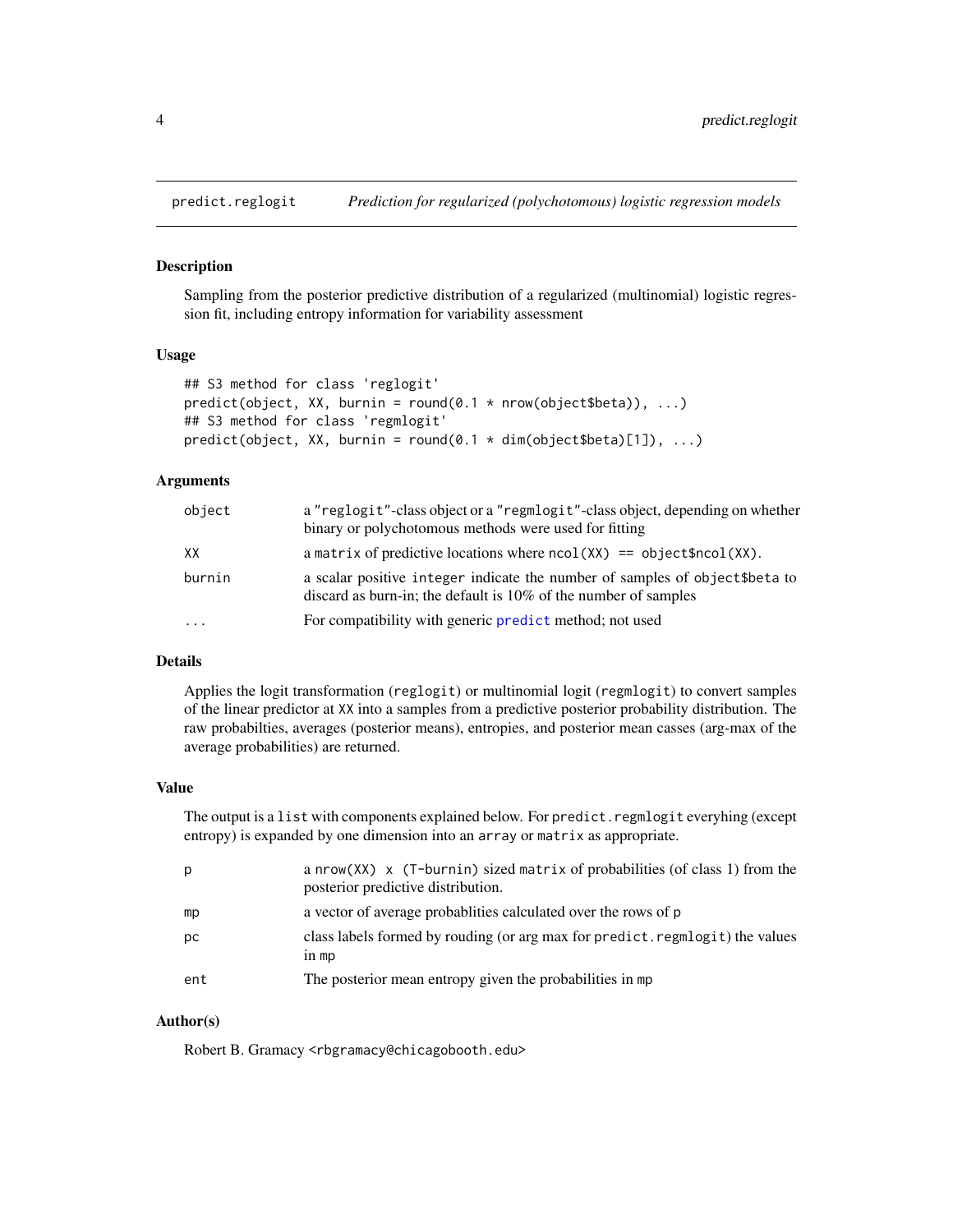## <span id="page-4-0"></span>predict.reglogit 5

#### References

R.B. Gramacy, N.G. Polson. "Simulation-based regularized logistic regression". (2012) Bayesian Analysis, 7(3), p567-590; arXiv:1005.3430; <http://arxiv.org/abs/1005.3430>

C. Holmes, K. Held (2006). "Bayesian Auxilliary Variable Models for Binary and Multinomial Regression". Bayesian Analysis, 1(1), p145-168.

## See Also

[reglogit](#page-5-1) and [regmlogit](#page-5-2)

#### Examples

## see reglogit for a full example of binary classifiction complete with ## sampling from the posterior predictive distribution.

## the example here is for polychotomous classification and prediction

```
## Not run:
library(plgp)
x \leq -\text{seq}(-2, 2, \text{length}=40)X \leftarrow expand.grid(x, x)
C \leftarrow \exp 2d.C(X)xx < - seq(-2, 2, length=100)
XX <- expand.grid(xx, xx)
CC \leftarrow \exp2d.C(XX)## build cubically-expanded design matrix (with interactions)
Xe <- cbind(X, X[,1]^2, X[,2]^2, X[,1]*X[,2],
             X[,1]^3, X[,2]^3, X[,1]^2*X[,2], X[,2]^2*X[,1],
             (X[, 1]*X[, 2])^2)
## perform MCMC
T < - 1000out <- regmlogit(T, C, Xe, nu=6, normalize=TRUE)
## create predictive (cubically-expanded) design matrix
XX \leq -as.matrix(XX)XXe \leq -\text{cbind}(XX, XX[, 1]^2, XX[, 2]^2, XX[, 1]^*XX[, 2],XX[,1]^3, XX[,2]^3, XX[,1]^2*XX[,2], XX[,2]^2*XX[,1],
              (XX[, 1]*XX[, 2])^2)
## predict class labels
p <- predict(out, XXe)
## make an image of the predictive surface
\text{cols} \leq \text{c}(\text{gray}(0.85), \text{gray}(0.625), \text{gray}(0.4))par(mfrow=c(1,3))
image(xx, xx, matrix(CC, ncol=length(xx)), col=cols, main="truth")
image(xx, xx, matrix(p$c, ncol=length(xx)), col=cols, main="predicted")
image(xx, xx, matrix(p$ent, ncol=length(xx)), col=heat.colors(128),
      main="entropy")
```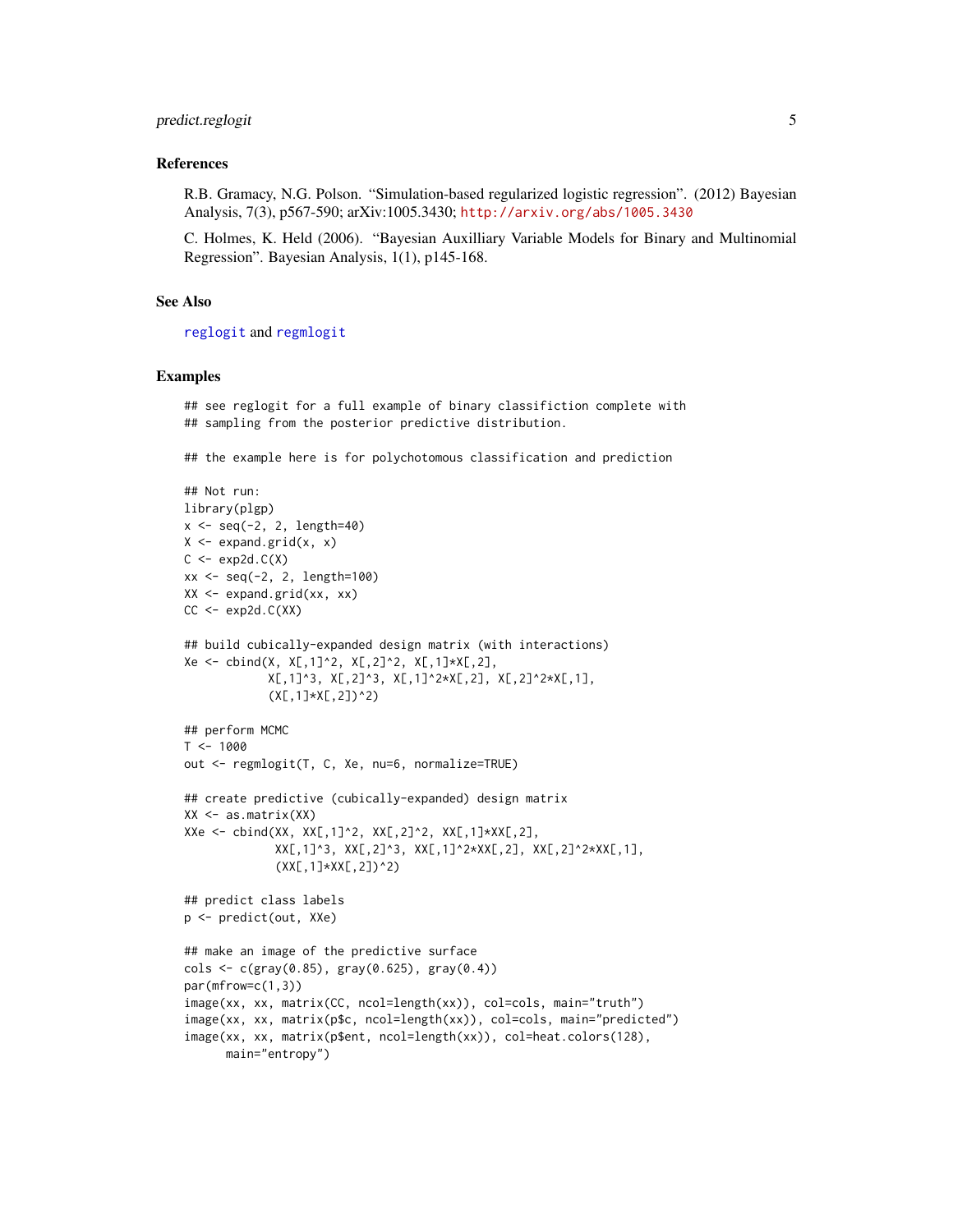```
## End(Not run)
```
## <span id="page-5-1"></span>reglogit *Gibbs sampling for regularized logistic regression*

## <span id="page-5-2"></span>Description

Regularized (multinomial) logistic regression by Gibbs sampling implementing subtly different MCMC schemes with varying efficiency depending on the data type (binary v. binomial, say) and the desired estimator (regularized maximum likelihood, or Bayesian maximum a posteriori/posterior mean, etc.) through a unified interface.

## Usage

```
reglogit(T, y, X, N = NULL, flatten = FALSE, sigma = 1, nu = 1,
     kappa = 1, icept = TRUE, normalize = TRUE, zzero = TRUE,
     powerprior = TRUE, kmax = 442, bstart = NULL, lt = NULL,
     nup = list(a = 2, b = 0.1), method = c("MH", "slice", "vaduva"),save.latents = FALSE, verb = 100)
regmlogit(T, y, X, flatten = FALSE, sigma = 1, nu = 1, kappa = 1,
     icept=TRUE, normalize = TRUE, zzero = TRUE, powerprior = TRUE,
     kmax = 442, bstart = NULL, lt = NULL, nup = list(a=2, b=0.1),
     method = c("MH", "slice", "vaduva"), save.latents = FALSE,
     verb=100)
```
## Arguments

|         | a positive integer scalar specifying the number of MCMC rounds                                                                                                                                                                                                                                                                                             |
|---------|------------------------------------------------------------------------------------------------------------------------------------------------------------------------------------------------------------------------------------------------------------------------------------------------------------------------------------------------------------|
| У       | reglogit requires logical classification labels for Bernoulli data, or counts-<br>for Binomial data; for the latter, N must also be specified. regmlogit requires<br>positive integer class labeels in 1: C where C is the number of classes.                                                                                                              |
| Χ       | a design matrix of predictors; can be a typical (dense) matrix or a sparse<br>Matrix object. When the design matrix is sparse (and is stored sparsely), this<br>can produce a $\sim$ 3x-faster execution via a more efficient update for the beta pa-<br>rameter. But when it is not sparse (but is stored sparsely) the execution could be<br>much slower |
| Ν       | an optional integer vector of total numbers of replicate trials for each X-y, i.e.,<br>for Binomial data instead of Bernoulli                                                                                                                                                                                                                              |
| flatten | a scalar logical that is only specified for Binomial data. It indicates if pre-<br>processing code should flatten the Binomial likelihood into a Bernoulli likeli-<br>hood                                                                                                                                                                                 |
| sigma   | weights on the regression coefficients in the lasso penalty. The default of 1 is<br>sensible when normalize $=$ TRUE since then the estimator for beta is equivari-<br>ant under rescaling                                                                                                                                                                 |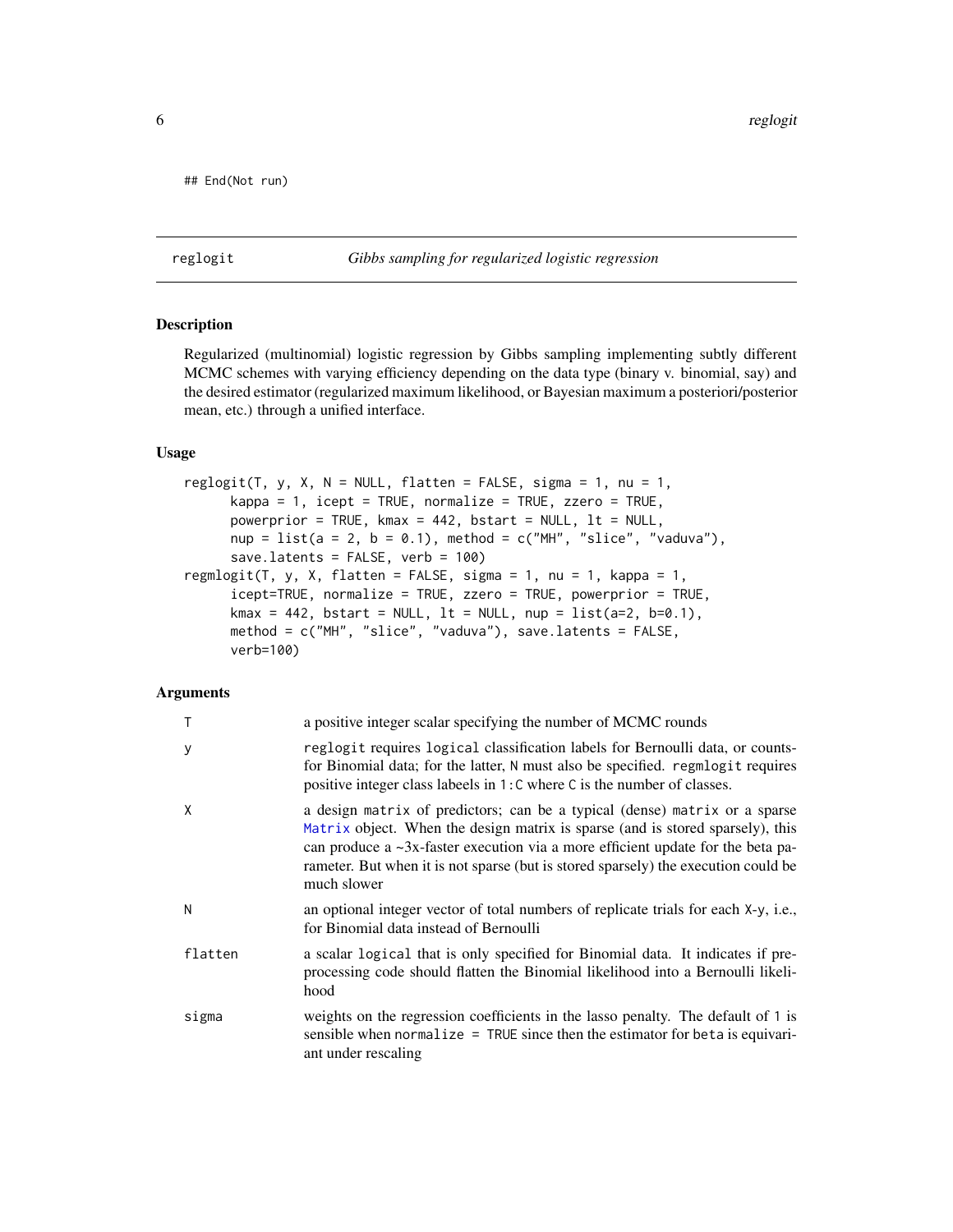<span id="page-6-0"></span>reglogit the contract of the contract of the contract of the contract of the contract of the contract of the contract of the contract of the contract of the contract of the contract of the contract of the contract of the c

| nu           | a non-negative scalar indicating the initial value of the penalty parameter                                                                                                                                                                |
|--------------|--------------------------------------------------------------------------------------------------------------------------------------------------------------------------------------------------------------------------------------------|
| kappa        | a positive scalar specifying the multiplicity; kappa $= 1$ provides samples from<br>the Bayesian posterior distribution. Larger values of kappa facilitates a simu-<br>lated annealing approach to obtaining a regularized point estimator |
| icept        | a scalar logical indicating if an (implicit) intercept should be included in the<br>model                                                                                                                                                  |
| normalize    | a scalar logical which, if TRUE, causes each variable is standardized to have unit<br>L2-norm, otherwise it is left alone                                                                                                                  |
| zzero        | a scalar logical indicating if the latent z variables to be sampled. Therefore<br>this indicator specifies if the cdf representation (zzero $=$ FALSE) or pdf repre-<br>sentation (otherwise) should be used                               |
| powerprior   | a scalar logical indicating if the prior should be powered up with multiplicity<br>parameter kappa as well as the likelihood                                                                                                               |
| kmax         | a positive integer indicating the number replacing infinity in the sum for mixing<br>density in the generative expression for lambda                                                                                                       |
| bstart       | an optional vector of length $p = \text{ncol}(X)$ specifying initial values for the re-<br>gression coefficients beta. Otherwise standard normal deviates are used                                                                         |
| lt           | an optional vector of length $n = nrow(X)$ of initial values for the lambda latent<br>variables. Otherwise a vector of ones is used.                                                                                                       |
| nup          | prior parameters = $list(a, b)$ for the inverse Gamma distribution prior for nu,<br>or NULL, which causes nu to be fixed                                                                                                                   |
| method       | the MCMC sampling method for the latent lambda variables. The "vaduva"<br>method is experimental, and the "MH" method is recommended. See the refer-<br>ence to Gramacy \& Polson (2010) for details                                       |
| save.latents | a scalar logical indicating wether or not a trace of latent z, lambda and omega<br>values should be saved for each iteration. Specify save. latents=TRUE for very<br>large X in order to reduce memory swapping on low-RAM machines        |
| verb         | A positive integer indicating the number of MCMC rounds after which a progress<br>statement is printed. Giving verb = $\theta$ causes no statements to be printed                                                                          |

## Details

These are the main functions in the package. They support an omnibus framework for simulationbased regularized logistic regression. The default arguments invoke a Gibbs sampling algorithm to sample from the posterior distribution of a logistic regression model with lasso-type (doubleexponential) priors. See the paper by Gramacy \& Polson (2012) for details. Both cdf and pdf implementations are provided, which use slightly different latent variable representations, resulting in slightly different Gibbs samplers. These methods extend the un-regularized methods of Holmes \& Held (2006)

The kappa parameter facilitates simulated annealing (SA) implementations in order to help find the MAP, and other point estimators. The actual SA algorithm is not provided in the package. However, it is easy to string calls to this function, using the outputs from one call as inputs to another, in order to establish a SA schedule for increasing kappa values.

The regmlogit function is a wrapper around the Gibbs sampler inside reglogit, invoking C-1 linked chains for C classes, extending the polychotomous regression scheme outlined by Holmes \& Held (2006). For an example with regmlogit, see [predict.regmlogit](#page-3-1)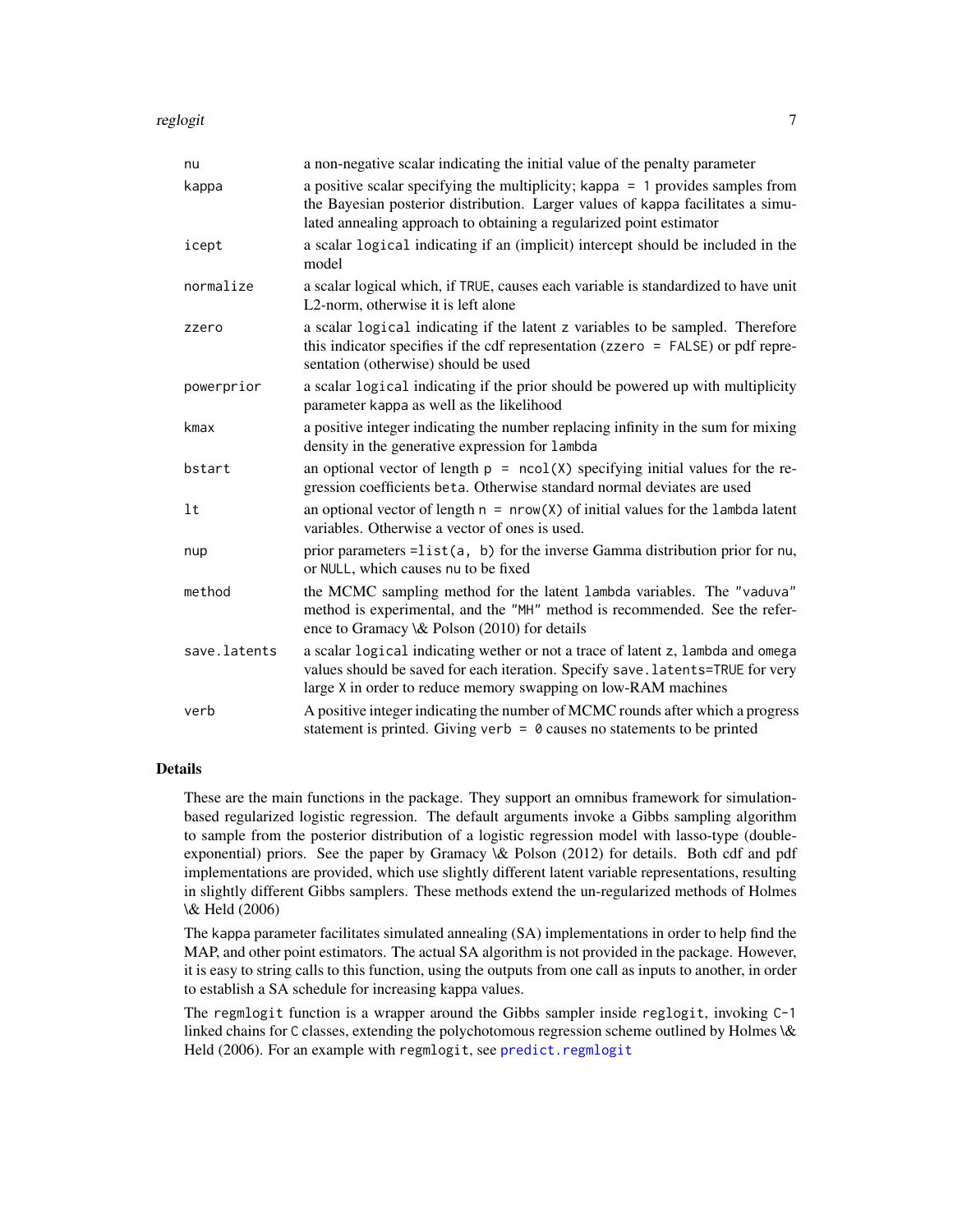## <span id="page-7-0"></span>Value

The output is a list object of type "reglogit" or "regmlogit" containing a subset of the following fields; for "regmlogit" everyhing is expanded by one dimension into an array or matrix as appropriate.

| Χ      | the input design matrix, possible adjusted by normalization or intercept                                         |
|--------|------------------------------------------------------------------------------------------------------------------|
| у      | the input response variable.                                                                                     |
| beta   | a matrix of T sampled regression coefficients on the original input scale                                        |
| Z      | if zzero = FALSE a matrix of latent variables for the hierarchical cdf represen-<br>tation of the likelihood     |
| lambda | a matrix of latent variables for the hierarchical (cdf or pdf) representation of<br>the likelihood               |
| lpost  | a vector of log posterior probabilities of the parameters                                                        |
| map    | the list containing the maximum a' posterior parameters; out \$map\$beta is on<br>the original scale of the data |
| kappa  | the input multiplicity parameter                                                                                 |
| omega  | a matrix of latent variables for the regularization prior                                                        |

## Author(s)

Robert B. Gramacy <rbgramacy@chicagobooth.edu>

## References

R.B. Gramacy, N.G. Polson. "Simulation-based regularized logistic regression". (2012) Bayesian Analysis, 7(3), p567-590; arXiv:1005.3430; <http://arxiv.org/abs/1005.3430>

C. Holmes, K. Held (2006). "Bayesian Auxilliary Variable Models for Binary and Multinomial Regression". Bayesian Analysis, 1(1), p145-168.

#### See Also

[predict.reglogit](#page-3-2), [predict.regmlogit](#page-3-1), [blasso](#page-0-0) and [regress](#page-0-0)

## Examples

```
## load in the pima indian data
data(pima)
X <- as.matrix(pima[,-9])
y <- as.numeric(pima[,9])
## pre-normalize to match the comparison in the paper
one \leq rep(1, nrow(X))
normx <- sqrt(drop(one %*% (X^2)))
X <- scale(X, FALSE, normx)
## compare to the GLM fit
fit.logit <- glm(y~X, family=binomial(link="logit"))
```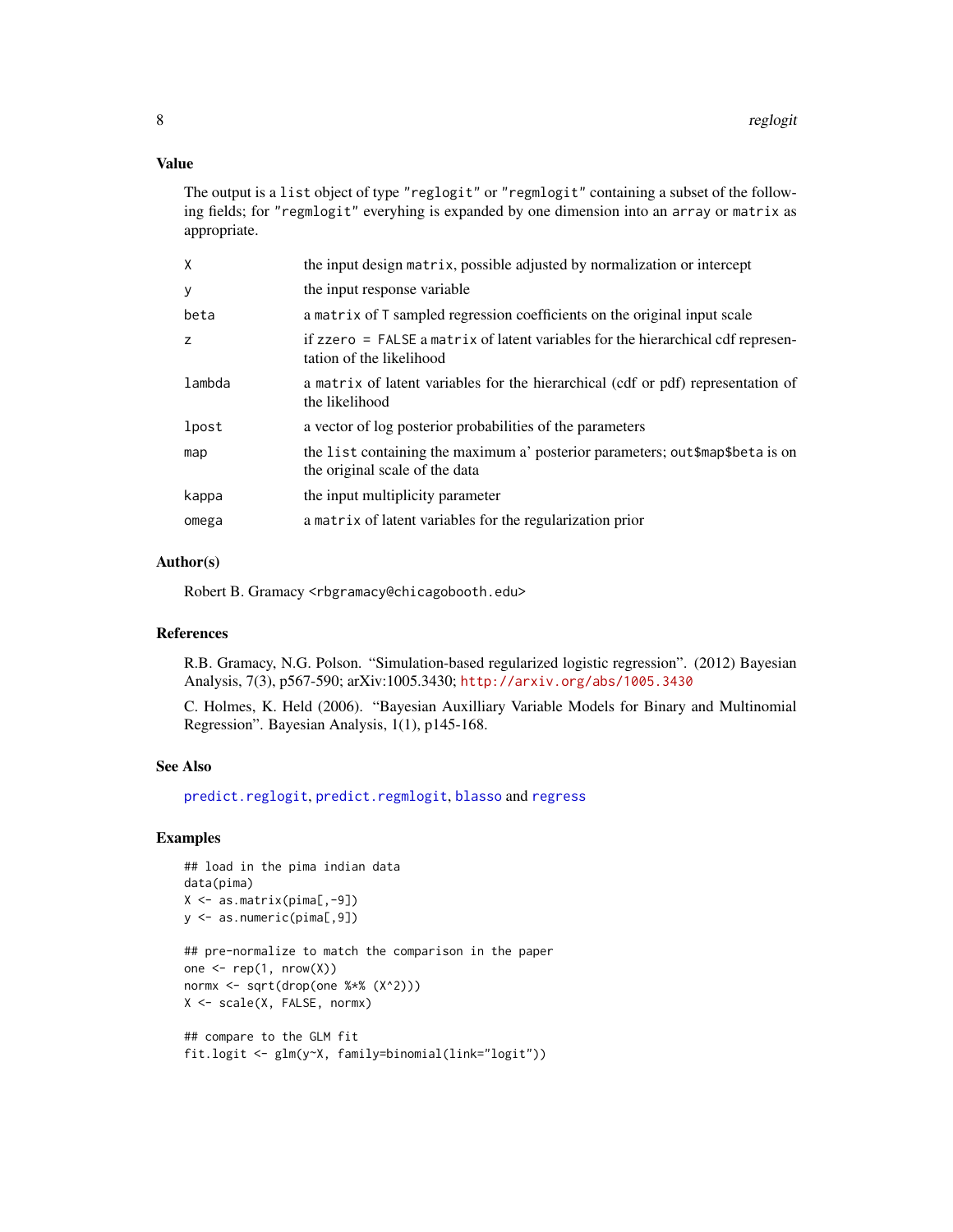#### reglogit the state of the state of the state of the state of the state of the state of the state of the state o

```
bstart <- fit.logit$coef
## do the Gibbs sampling
T <- 300 ## set low for CRAN checks; increase to >= 1000 for better results
out6 <- reglogit(T, y, X, nu=6, nup=NULL, bstart=bstart, normalize=FALSE)
## plot the posterior distribution of the coefficients
burnin <- (1:(T/10))
boxplot(out6$beta[-burnin,], main="nu=6, kappa=1", ylab="posterior",
        xlab="coefficients", bty="n", names=c("mu", paste("b", 1:8, sep="")))
abline(h=0, lty=2)
## add in GLM fit and MAP with legend
points(bstart, col=2, pch=17)
points(out6$map$beta, pch=19, col=3)
legend("topright", c("MLE", "MAP"), col=2:3, pch=c(17,19))
## simple prediction
p6 <- predict(out6, XX=X)
## hit rate
mean(p6$c == y)##
## for a polychotomous example, with prediction,
## see ? predict.regmlogit
##
## Not run:
## now with kappa=10
out10 <- reglogit(T, y, X, kappa=10, nu=6, nup=NULL, bstart=bstart,
                            normalize=FALSE)
## plot the posterior distribution of the coefficients
par(mfrow=c(1,2))
boxplot(out6$beta[-burnin,], main="nu=6, kappa=1", ylab="posterior",
        xlab="coefficients", bty="n", names=c("mu", paste("b", 1:8, sep="")))
abline(h=0, lty=2)
points(bstart, col=2, pch=17)
points(out6$map$beta, pch=19, col=3)
legend("topright", c("MLE", "MAP"), col=2:3, pch=c(17,19))
boxplot(out10$beta[-burnin,], main="nu=6, kappa=10", ylab="posterior",
        xlab="coefficients", bty="n", names=c("mu", paste("b", 1:8, sep="")))
abline(h=0, lty=2)
## add in GLM fit and MAP with legend
points(bstart, col=2, pch=17)
points(out10$map$beta, pch=19, col=3)
legend("topright", c("MLE", "MAP"), col=2:3, pch=c(17,19))
## End(Not run)
##
## now some binomial data
##
```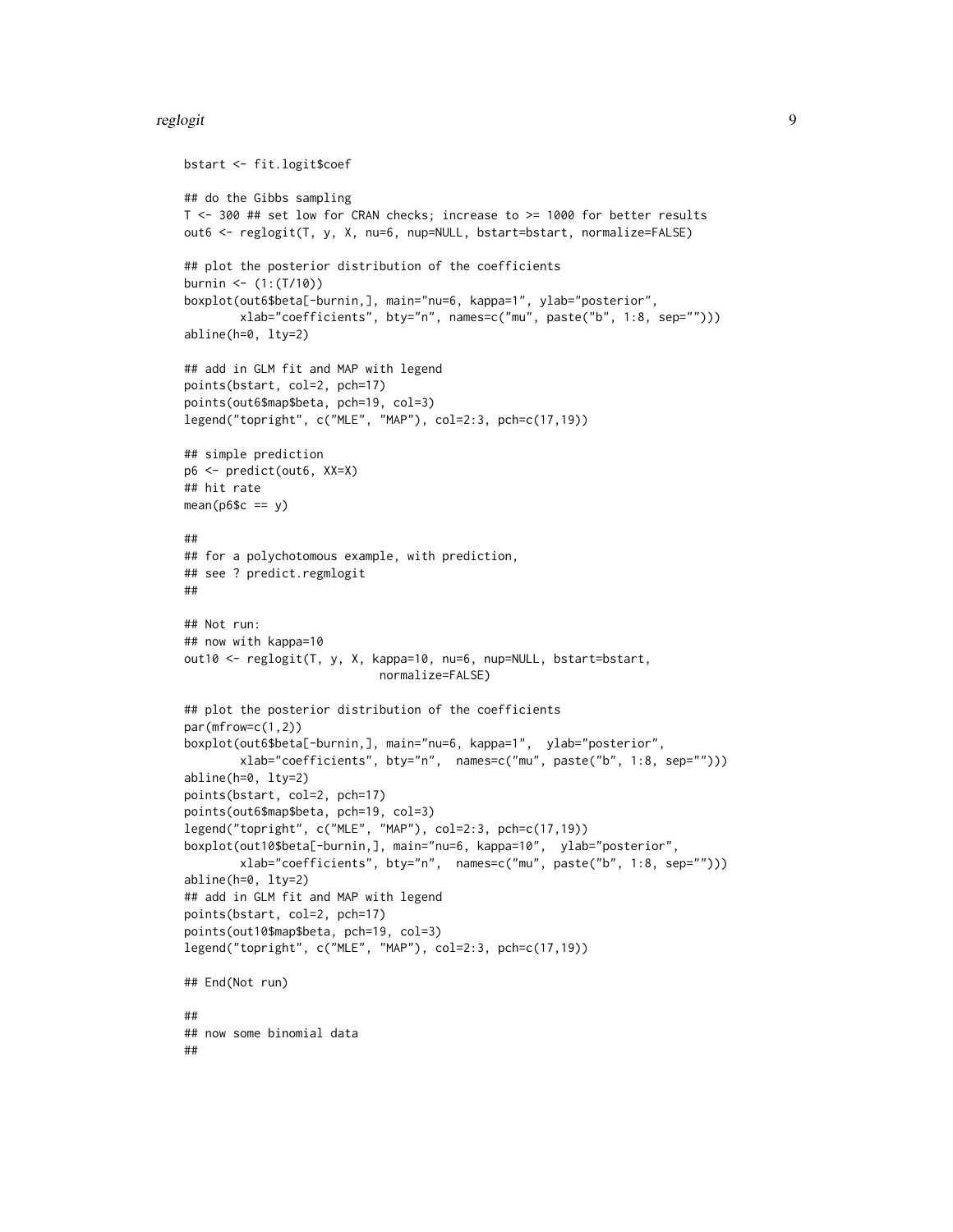#### 10 reglogit to the control of the control of the control of the control of the control of the control of the control of the control of the control of the control of the control of the control of the control of the control

```
## Not run:
## synthetic data generation
library(boot)
N <- rep(20, 100)
beta <- c(2, -3, 2, -4, 0, 0, 0, 0, 0)
X <- matrix(runif(length(N)*length(beta)), ncol=length(beta))
eta <- drop(1 + X %*) beta)
p <- inv.logit(eta)
y <- rbinom(length(N), N, p)
## run the Gibbs sampler for the logit -- uses the fast Binomial
## version; for a comparison, try flatten=FALSE
out <- reglogit(T, y, X, N)
## plot the posterior distribution of the coefficients
boxplot(out$beta[-burnin,], main="binomial data", ylab="posterior",
       xlab="coefficients", bty="n",
       names=c("mu", paste("b", 1:ncol(X), sep="")))
abline(h=0, lty=2)
## add in GLM fit, the MAP fit, the truth, and a legend
fit.logit <- glm(y/N~X, family=binomial(link="logit"), weights=N)
points(fit.logit$coef, col=2, pch=17)
points(c(1, beta), col=4, pch=16)
points(out$map$beta, pch=19, col=3)
legend("topright", c("MLE", "MAP", "truth"), col=2:4, pch=c(17,19,16))
## also try specifying a larger kappa value to pin down the MAP
## End(Not run)
```